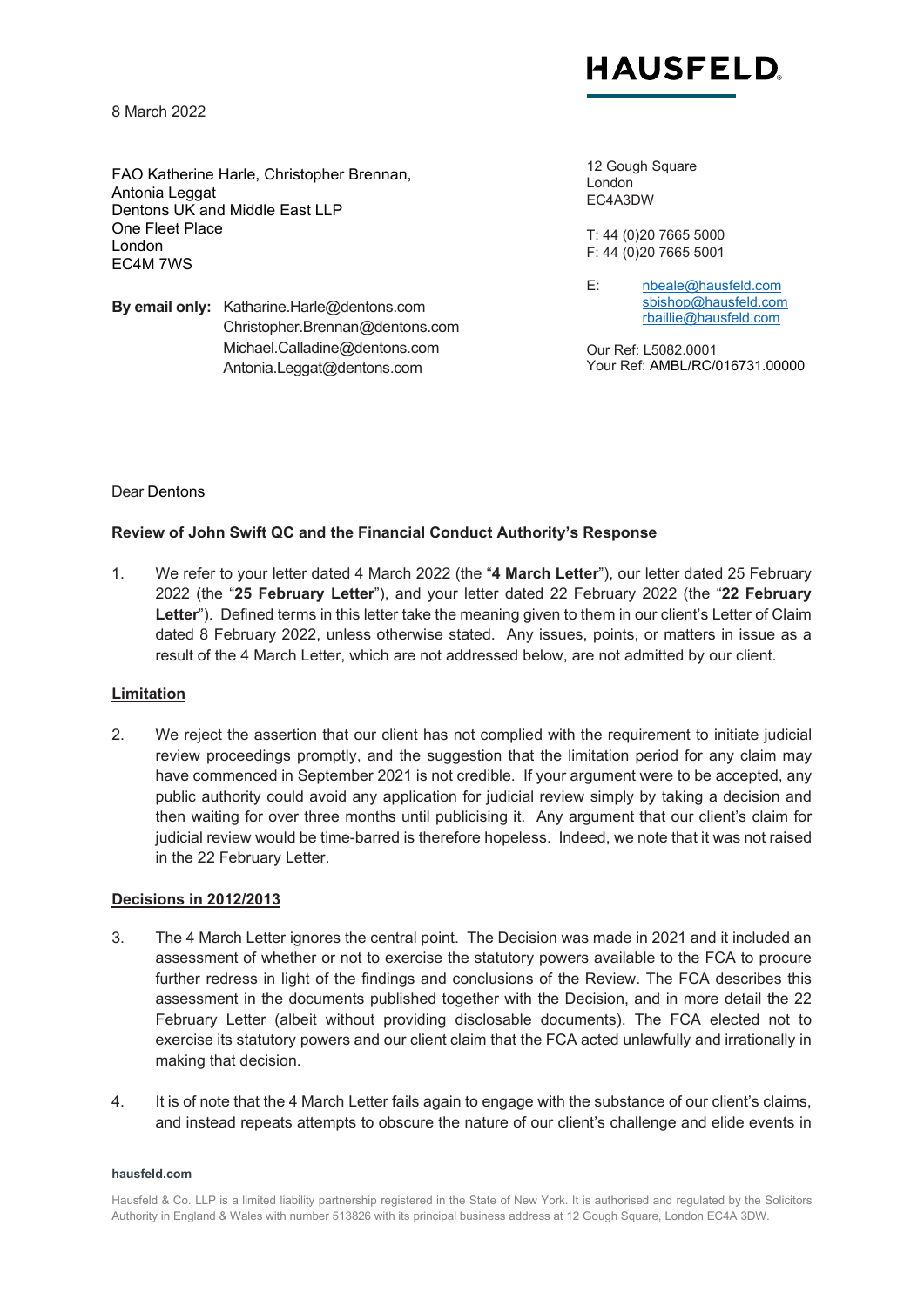2012/2013 with the Decision. The FCA appears reticent to engage with the subject matter and we infer that it has no compelling response to the primary allegation that it acted unlawfully and irrationally when making the Decision.

# **Alleged Inaccuracies**

# *The Regulatory Landscape*

- 5. It is perfectly accurate to say that the regulatory landscape remains materially unchanged when comparing 2012/2013 and now. The only example upon which you assert that to be inaccurate is in reference to section 55L of the Financial Services and Markets Act 2000 ("**FSMA**"), which did not come into force until April 2013.
- 6. However, as we hope the FCA is aware, section 55L FSMA replaced what was section 45 FSMA, and the provisions (in particular for the purpose of the points made by our client, section 55L(2)(c) and (3), and 45(1)(c) and (2)) are materially the same, in that the FCA had the power, of its own volition, to vary or cancel the permissions of a firm if it was "*desirable to…in order to advance one or more of the FCA's operational objectives*".[1](#page-1-0) You state that Section 55L is an example that our statement is inaccurate – we assume that any other example you might give would relate to new legislation replacing old, and thus would be similarly rebutted by tracking through the changes to the relevant legislation, as we did at paragraphs 16 to 46 of the Letter of Claim. What is important in respect of the section 55L example that you provide is that section 55L *was* in force when the Decision was made and the use of it ought to have been considered.
- 7. More generally, we note that you have not suggested that the legislative objectives, remit or obligations of the FCA are materially different now from the legislative framework that applied when the FSA established the Scheme in 2012/13. For these reasons, the conclusions of the Review as to the lawfulness of the Scheme, and in particular the decision to exclude certain customers, have equal application to the Decision.

# *The IRHP Notional Criterion*

8. As to HM Treasury's introduction of the aggregate swap notional limit as a further criterion within the Sophistication Test (supposedly in order to simplify it), we refer to paragraph 61 of the Letter of Claim and paragraph 121 on page 189 of the Review.

# *Evidence Available to the FCA now and in 2012/13*

- 9. As to the evidence available to the FCA now and in 2012/2013, the FCA's position rests entirely on the assumption that mis-selling rates to so-called Sophisticated Customers were different to the mis-selling rates revealed in the Scheme (the "**Assumption**").
- 10. To justify this, the 4 March Letter sets out a series of calculations which have no bearing on what might indicate the mis-selling rates to so-called Sophisticated Customers, including: (i) the proportion of so-called non-sophisticated sales within the entire cohort of customers to whom

<span id="page-1-0"></span><sup>1</sup> <https://www.legislation.gov.uk/ukpga/2000/8/section/45/2012-07-20#commentary-c2077898> and <https://www.legislation.gov.uk/ukpga/2000/8/section/55L>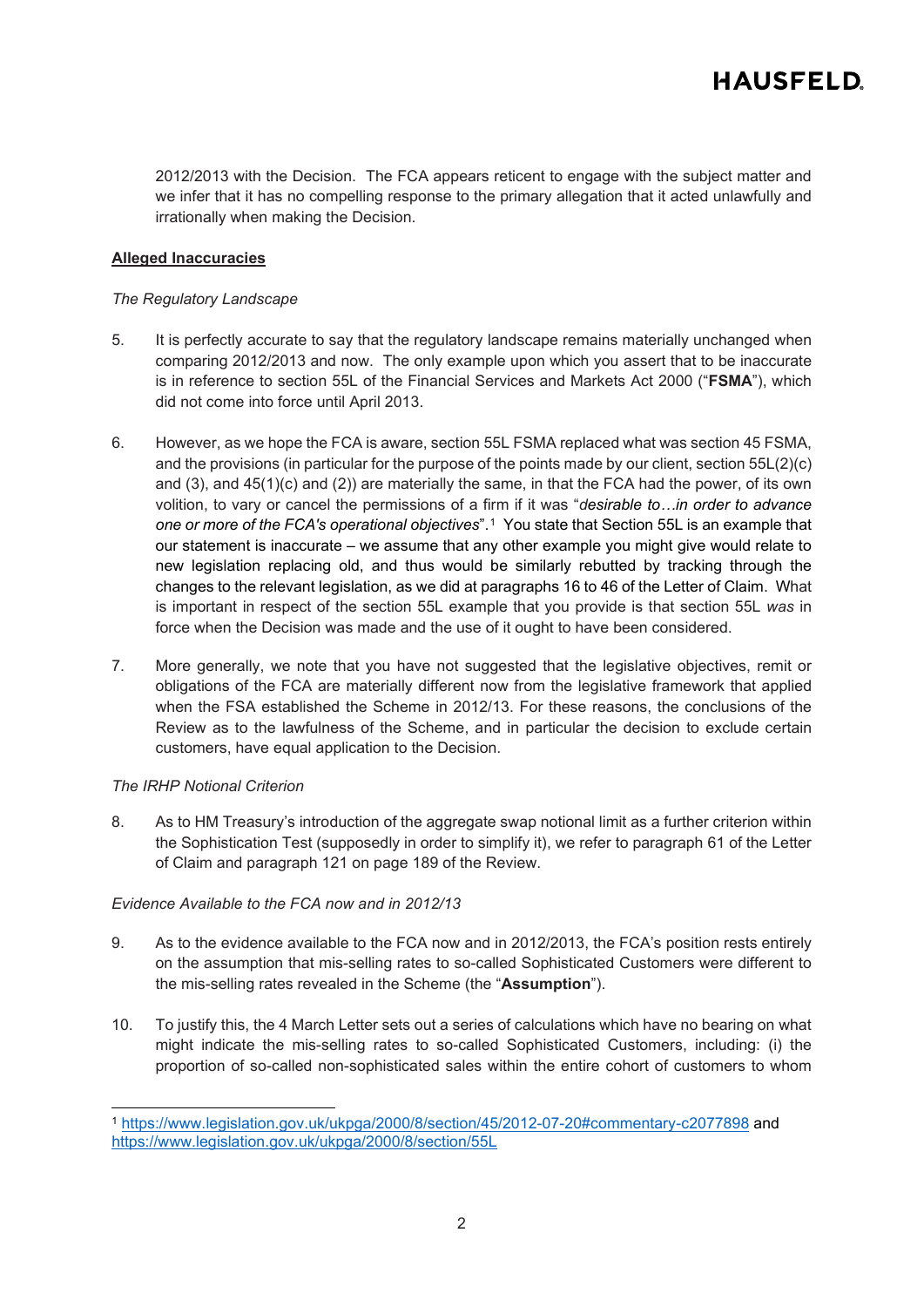regulatory protection was owed by the FCA (66%); and (ii) the number of sales in respect of which customers accepted redress (70%). Neither sheds any light whatsoever on whether products were sold in a compliant way and whether loss was suffered on sales to so-called Sophisticated Customers. However, at paragraph 2.9 of the 4 March Letter, these numbers appear to be the basis upon which an enormous leap is made, with no connection to the facts or evidence, by justifying, as a "*reasonable estimate*", a mis-selling rate of between 11% and 33%.

- 11. Even on the FCA's estimate, the number of non-compliant sales so-called Sophisticated Customers was in the thousands. However, in fact, the Review and the FCA's own statistics reveal that: (i) when conducting the Pilot Review, each Bank was required to include 10 so-called Sophisticated Customers in their review population of up to 40<sup>[2](#page-2-0)</sup>; (ii) the mis-selling rate in the Pilot Review was found to be over 90%; (iii) the full statistics of the scheme show that, of the 18,169 sales reviewed, 16,613 (91%) were deemed to be non-compliant sales, and only (11%) were offered no redress (i.e. only 2% of non-complaint sales resulted in no redress).<sup>[3](#page-2-1)</sup>
- 12. In this light, there can be no justification for the Assumption, and the FCA's estimate as to potential loss suffered by so-called Sophisticated Customers appears to be profoundly insufficient. However, the FCA nonetheless seeks to justify it on the basis of an illogical and unsustainable interpretation of the relevant statistics. Further, the Assumption appears to operate on the basis that the Sophistication Test was effective, i.e. that it successfully siphoned away a greater proportion of compliant sales from the Scheme. The FCA offers no evidence to justify this, and it is entirely self-serving for the FCA to rely on its Sophistication Test being effective, as a means by which to rebut challenges to the test itself.
- 13. In relation to what is now COBS 14.3.2R(2)(d), this rule required the banks to inform customers of "*any margin requirements or similar obligations, applicable to* [the IRHP in question]". In the case of every IRHP other than interest rate caps, the banks took a line of credit against the customer to account for potential future margin cash-flows under the IRHP, and the banks were obliged to tell the customer of that fact, in accordance with this rule. However, to the APPG's knowledge, there is not a single case where the customer was informed of this margin credit line. That is perhaps unsurprising given that the banks described IRHPs as instruments to reduce risk, but would – in the same breath – have also had to say that they are instruments which require the bank to give *more* credit to the customer.

# **Documents**

- 14. We do not consider your client has complied with its duty of candour in relation to the Board Paper and the minutes of the July 2021 Board meeting (and by extension the Assumption Documents, given what you say about the relevance of the Board Paper to the FCA's calculations of potential loss). It is not acceptable for your client to simply describe documents that are relevant to proceedings, and upon which it seeks to rely, to justify the Decision.
- 15. We refer you to *National Association of Health Stores and another v Department of Heath [2005] EWCA Civ 154*, in which the Court of Appeal ruled, at [46] that "*it seems…entirely inconsistent to tender and rely on a secondary account instead [of the document itself]. The courts would not*

<span id="page-2-0"></span><sup>2</sup> Page 158 of the Review

<span id="page-2-1"></span><sup>3</sup> <https://www.fca.org.uk/publication/data/aggregate-progress-final.pdf>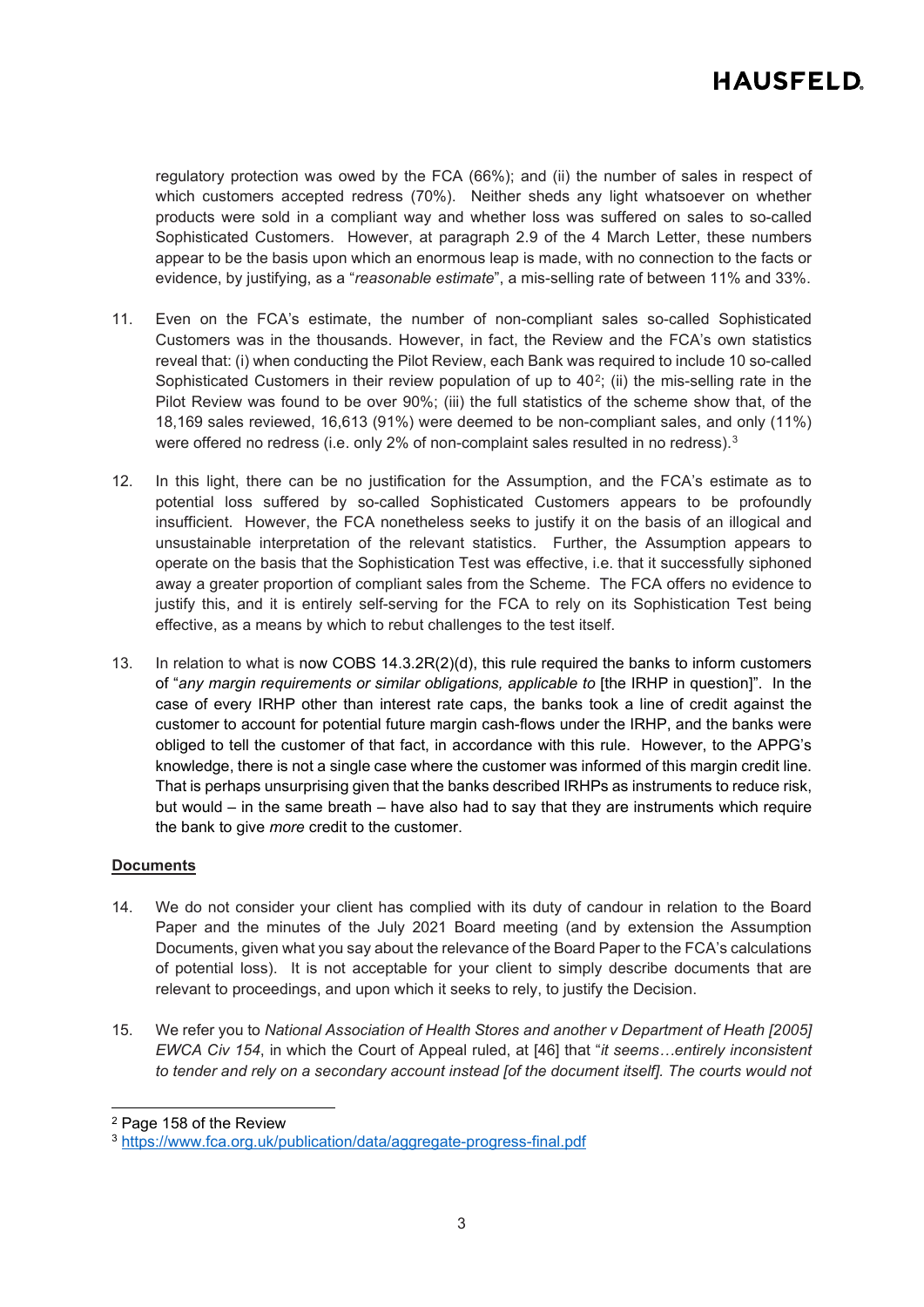# **HAUSFELD**

*allow a private litigant to do this, and in a legal system in which the state stands before the courts on an equal footing with its citizens there is no good reason to allow government to do it*" and at [49] that "*The best evidence rule is not simply a handy tool in the litigator's kit. It is a means by which the court tries to ensure that it is working on authentic materials.*"[4](#page-3-0)

- 16. The Board Paper and the minutes of the July 2021 Board meeting clearly fall to be disclosed and our client is hindered in preparing and pleading its case without them. In circumstances where you have drafted a 12-page letter explaining them (presumably at considerable cost) rather than simply handing them over, our client infers that they are sensitive and damaging to the FCA's position.
- 17. The FCA's failure to adhere to its duty of candour and attempt to hinder our client from fully pleading its case will be brought to the attention of the court and our client reserves its right to plead further facts and grounds upon proper disclosure. Our client also reserves its right to refer to this conduct on the subject of costs, because the failure to disclose the Board Paper and the minutes of the July 2021 Board meeting is likely to cause wasted costs, which should be paid by the FCA in any event.
- 18. Our client's position in respect of its other document requests remains reserved, including in relation to the documents that record the exchanges between the FCA and HM Treasury about the Decision, which the FCA alleges are irrelevant.

#### **Costs and the Claimant**

- 19. The 4 March Letter conflates the issue of standing to bring judicial review proceedings, with the issue of liability for costs.
- 20. As to standing, the APPG is able to bring judicial review proceedings in its own name and its members do not need to be listed as claimants. As noted in the guidance you have referred to in the 4 March letter, "*The Court may allow unincorporated associations (which do not have legal personality) to bring judicial review proceedings in their own name*". Further, in *Aireborough Neighbourhood Development Forum v Leeds City Council [2020] EWHC 45 (Admin), the court* held, at [29], that in "*private law the individual has to be able to show that they have a legal right which has been infringed, therefore it is fundamental that they have legal capacity to sue. In contrast the critical question in judicial review or statutory challenge is whether the claimant is a person aggrieved or has standing to challenge, which is not a test of legal capacity but rather one of sufficient interest in the decision not to be a mere busybody. The claim is "invoking the powers of the court to exercise its supervisory jurisdiction of the court to quash curb or correct decision of bodies subject to public law. The personal rights of individual applicants, as in the present case, may never be in play", see Brake. Therefore, the legal capacity of the claimant is not a critical component of the court having jurisdiction in a judicial review or statutory challenge*".
- 21. In this connection we note, in reference to paragraph 3.2 of the 22 February Letter, the FCA did not propose to "*take a point regarding the standing of the APPG to pursue judicial review*". This volte face is not understood by our client.

<span id="page-3-0"></span><sup>4</sup> This approach later being endorsed by the House of Lords in *Tweed v Parades Commission for Northern Ireland [2006] UKHL 53*.